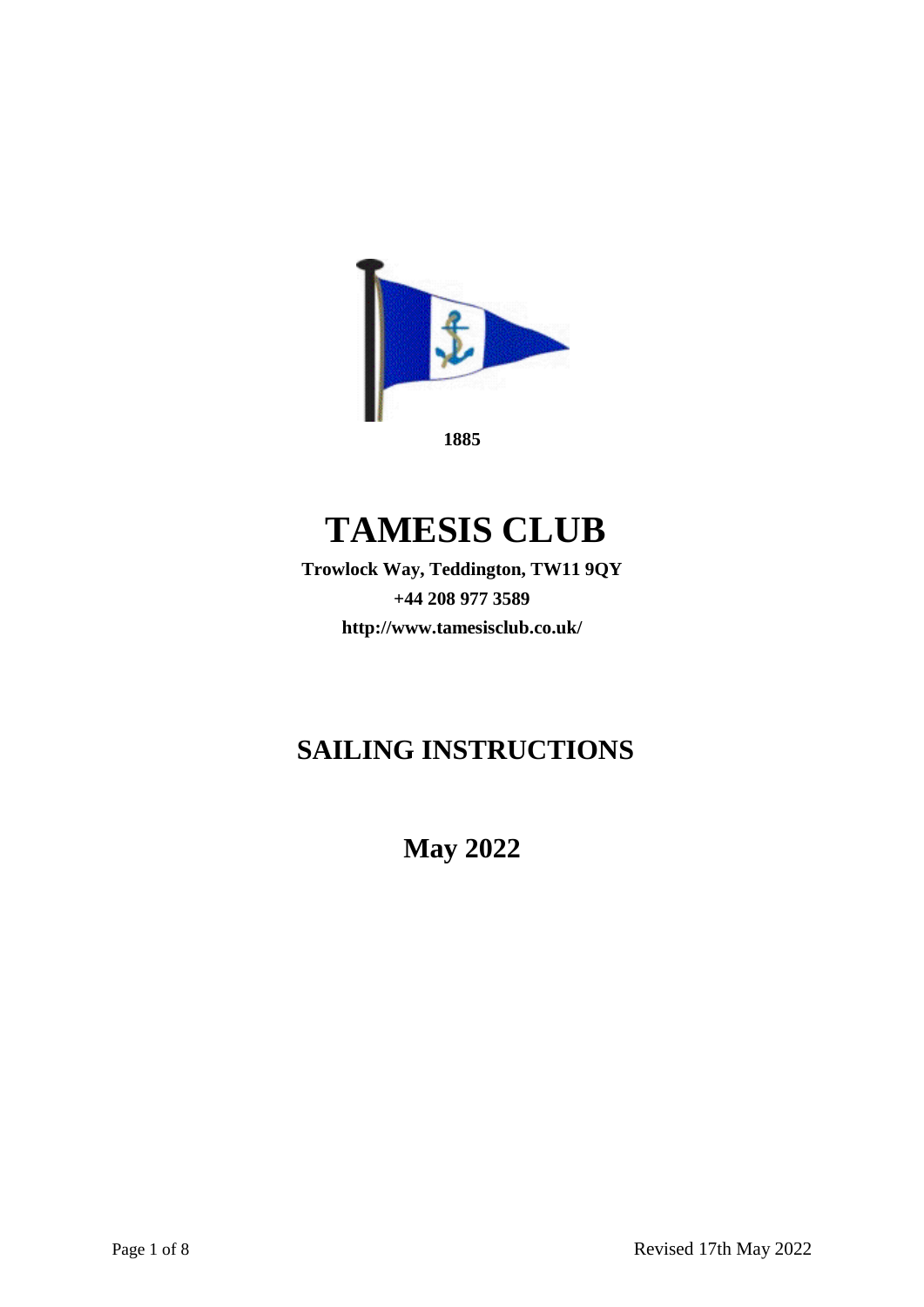## **SAILING INSTRUCTIONS**

#### **1 RULES Racing will be governed by:**

- 1.1 The rules defined in the current Racing Rules of Sailing (RRS) and the prescriptions of the Royal Yachting Association (RYA);
- 1.2 The following rules are changed: RRS 26, RRS 29.1, 29.2, 35, 44.1, 62.1(a), 63.1, Appendices A & P, and Race Signals.
- 1.3 Each class will race in accordance with a handicap and/or points system of which details will be available from the class captains. For general handicap or pursuit races, handicaps will be posted in advance of a race by a Club handicapper;
- 1.4 The Post-Race Penalty, Advisory Hearing and RYA Arbitration in the RYA Rules Disputes procedures shall apply [\(https://www.rya.org.uk/racing/rules/rules-disputes\).](http://www.rya.org.uk/go/rulesdisputes)) The outcome of an RYA Arbitration can be referred to a protest committee, but an arbitration cannot be reopened or appealed;

#### **2 NOTICES TO COMPETITORS**

Notices to competitors will be posted on the official notice board inside the Clubhouse.

#### **3 CHANGES TO SAILING INSTRUCTIONS**

Will be posted at least 30 minutes before the start of the race concerned; Flag L may be displayed ashore until the start of the last race to which the change applies.

#### **4 SIGNALS MADE ASHORE**

Will be displayed on a mast near the starting box in use.

#### **5 SCHEDULE OF RACES**

**For Club races** please see the Club Sailing Programme on the Club web site. The first warning signal for Sunday races will normally be at 10:25, and for Thursday evening races, 19:10. Alternatively a schedule of races will be stated in a Regatta poster, or a Trophy Race poster

**For an Open Meeting** or **Special Event** please see the **Notice of Race** or **Regatta Poster.**

## **6 CLASS FLAGS**

| <b>Class</b>     | IC<br>letter/no | Flag | <b>Class</b>     | IC<br>letter | Flag |
|------------------|-----------------|------|------------------|--------------|------|
| Merlin<br>Rocket | $\mathbf 0$     |      | Firefly/<br>Solo | F            |      |
| Laser            | 8               |      | Handicap         | G            |      |
| $N$ 18           | $\bf R$         |      | Topper           | T            |      |
| Enterprise       | E               |      |                  |              |      |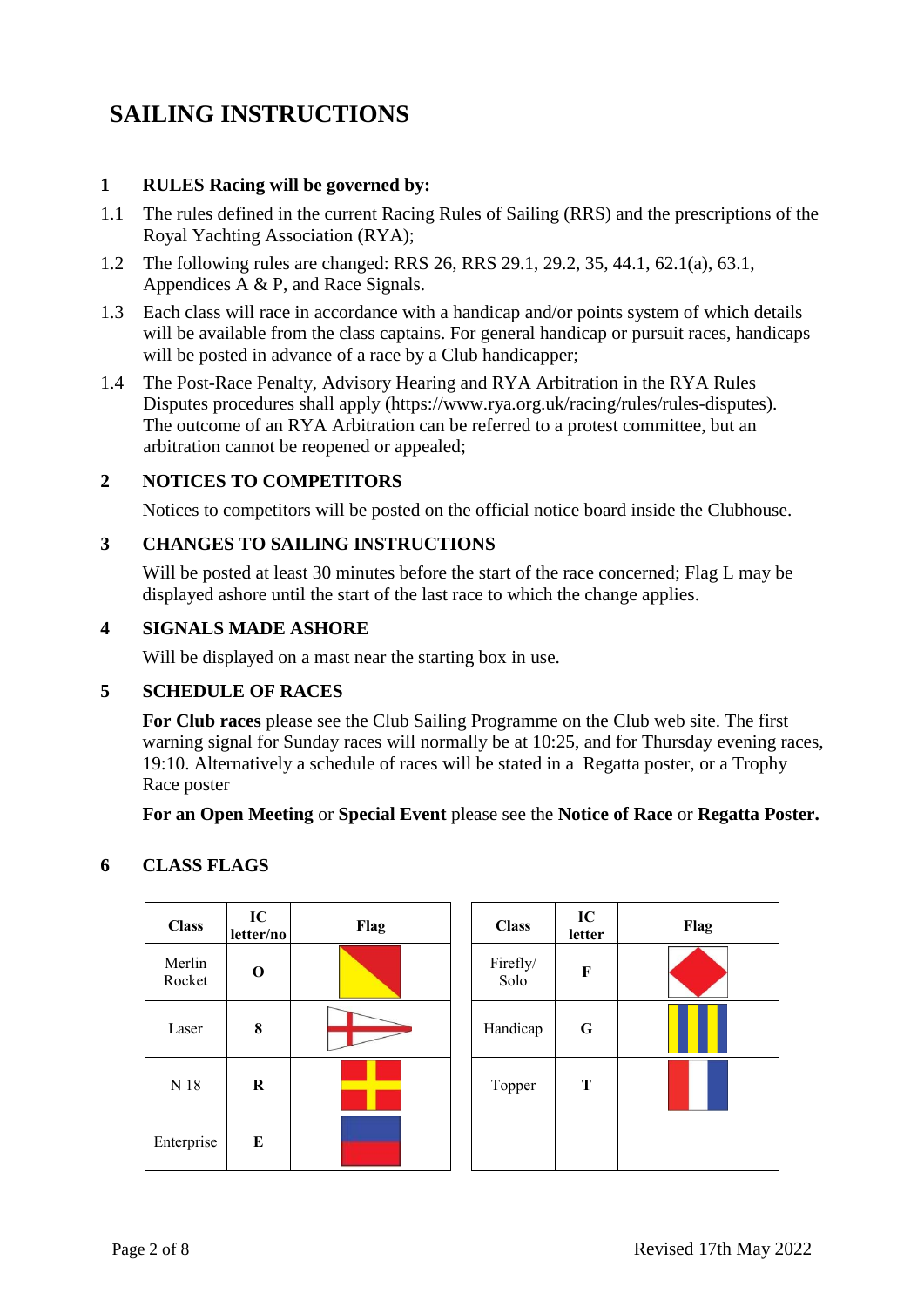#### **7 RACING AREA**

Between Teddington Weir and Kingston Railway Bridge on the River Thames.

#### **8 THE COURSES (see Annex A)**

Course letters followed by the number of laps, will be displayed on the starting box. A diagram may be displayed for non-standard courses (Course X).

#### **9 MARKS**

 $\mathbf{r}$ 

Course marks are laid according to conditions. The *"likely location"* is only an indication. The marks will normally be pole buoys each with a flag, but other buoys may be deployed in which case a description will be shown on a board at the start box.

| <b>Mark</b>                              | <b>Likely Location</b>                                                 | <b>IC</b> letter  | flag |
|------------------------------------------|------------------------------------------------------------------------|-------------------|------|
| Lensbury                                 | Downstream of Clubhouse                                                | J                 |      |
| Canbury                                  | <b>Upstream of Clubhouse</b>                                           | X                 |      |
| Cadet                                    | Vicinity of Clubhouse,<br>Surrey bank, or upstream of<br>Steven's Eyot | Y                 |      |
| <b>Club</b>                              | Vicinity of Clubhouse near<br>Middlesex bank                           | Tamesis Club Flag |      |
| Optimist                                 | Vicinity of Trowlock Island<br>(Surrey bank)                           | O                 |      |
| <b>Trowlock</b>                          | Vicinity of Trowlock Island<br>(Middlesex bank)                        | M                 |      |
| <b>Inner Distance Mark</b><br><b>IDM</b> | On or near the Start Line,<br>approx. 10 metres off<br>Middlesex bank  |                   |      |

#### **10 AREAS THAT ARE OBSTRUCTIONS**

There are no areas ranked as obstructions, but a boat shall not pass between Steven's Eyot (the island immediately upstream of Tamesis Club) and the Surrey bank.

#### **11 THE START**

11.1 **Races** will be started by using RRS 26 with the warning hooter signal made 5 minutes before the starting signal.

Exceptionally, for Thursday evening Club races, there will only be the following signals for the N18 class start: Flag R up at 19:16 (one-minute), and Flag R down (start) at 19:17. This changes RRS 26.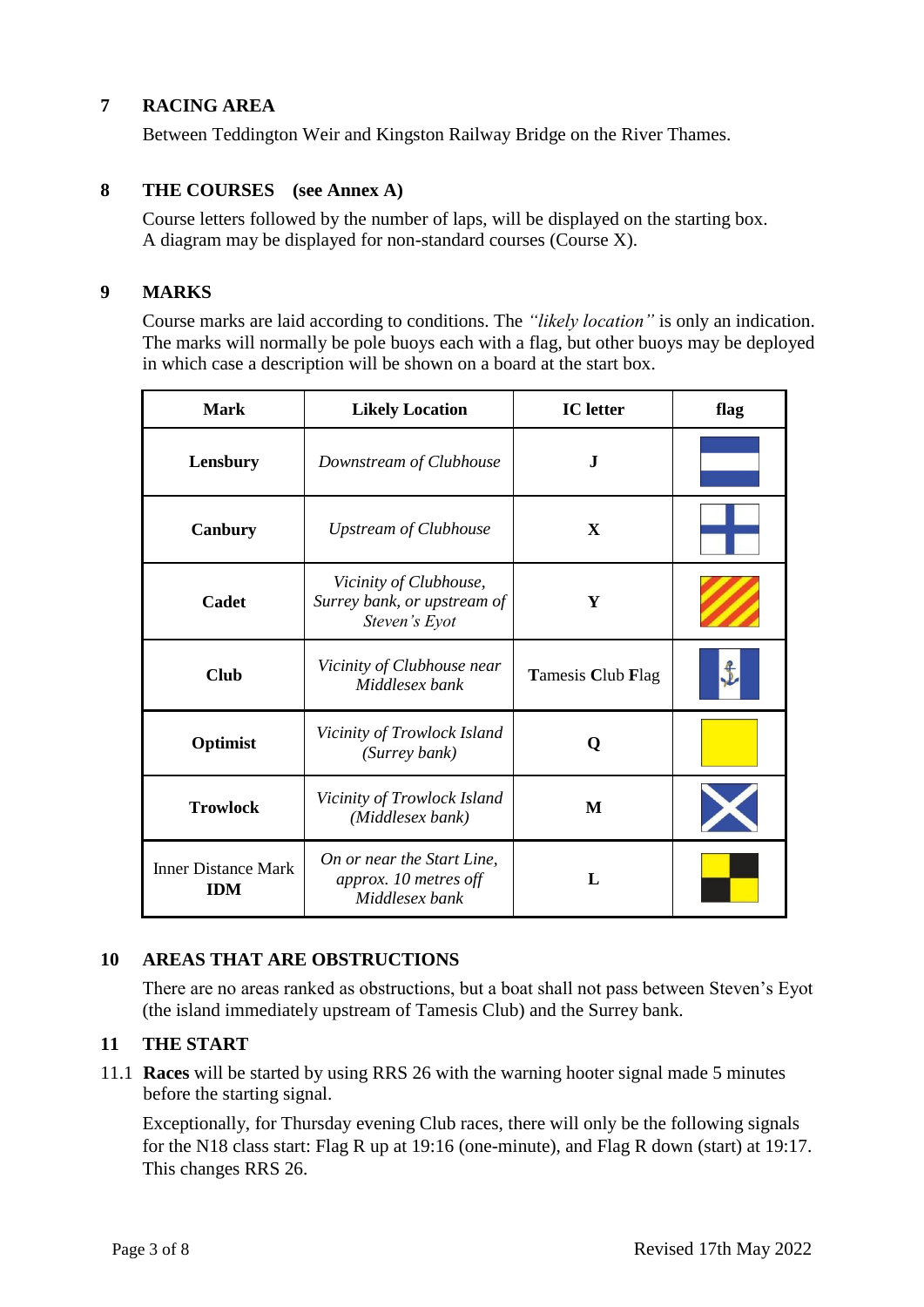#### 11.2 **Starting Lines**

11.2.1 **The line in use** will be shown by an orange flag on a transit pole near the appropriate starting box, which is either:

**The (Gold)Smithy** (Starting box near Surbiton High School boathouse) – the transit of a St Andrew's cross and a triangle, each mounted on a vertical spar behind the starting box.

**The Clubhouse box** (on the roof) – the transit of a St Andrew's cross and a triangle, each mounted on a vertical spar behind the starting box.

**An Inner Distance Mark** (IDM, Flag 'L') will be laid on or near the line. A boat shall pass between the IDM and the Surrey bank when starting. After the race start, the IDM ceases to be a mark of the course.

11.2.3 A boat which has not started within 15 minutes after her starting signal shall be scored DNS without a hearing. This changes RRS A5.

#### 11.2.4 **Individual Recalls**

-**for Club races**: individual recalls will be signalled by leaving the class flag at half drop and making a hooter sound signal. This changes RRS Race Signals and RRS 29.1.

**-for open meetings f**lag X with a hooter sound will be used according to RRS Race Signals.

#### 11.2.5 **General Recalls**

**-for Club races**, after a general recall during a series of starts, the recalled class will be restarted **at the end** of the start sequence. The warning signal for the first recalled class will be displayed at the starting signal for the last scheduled start. When more than one class is recalled, restarts will be in the same order as the original sequence and at fiveminute intervals. This changes RRS 29.2.

**-for open meetings** RRS 29.2 will apply (all following starts delayed for a re-start after a general recall)

#### **12 THE FINISH**

The finishing line will be designated with a blue flag. The line will not be limited by an IDM. Boats finishing will be notified with an alert sound.

Once the leading boat has finished, all other boats in her class will finish when they next cross the finishing line in the same direction as the leading boat. Lapped boats will have finishing positions behind boats which completed the same number of laps as the leader.

It is preferable to finish races in the same direction as the start. (NB. For pursuit races there is no finish line requiring a blue flag).

#### **13 SHORTENING COURSE**

A course will normally be shortened only at the start/finish line unless the Race Officer (RO) decides otherwise.

**-for all class racing including open meetings**: A shorten course signal (flag 'S' plus class flag) with 2 hooter sounds will be displayed when the leading boat in a class has rounded what has become the last mark of the course, or when the leading boat comes into sight of the finishing line after rounding that mark. When flag 'S' is already displayed for a previous class, the shorten course signal for the next class to finish will be the display of the class flag accompanied by 2 hooter sounds. *This changes RRS race signals.*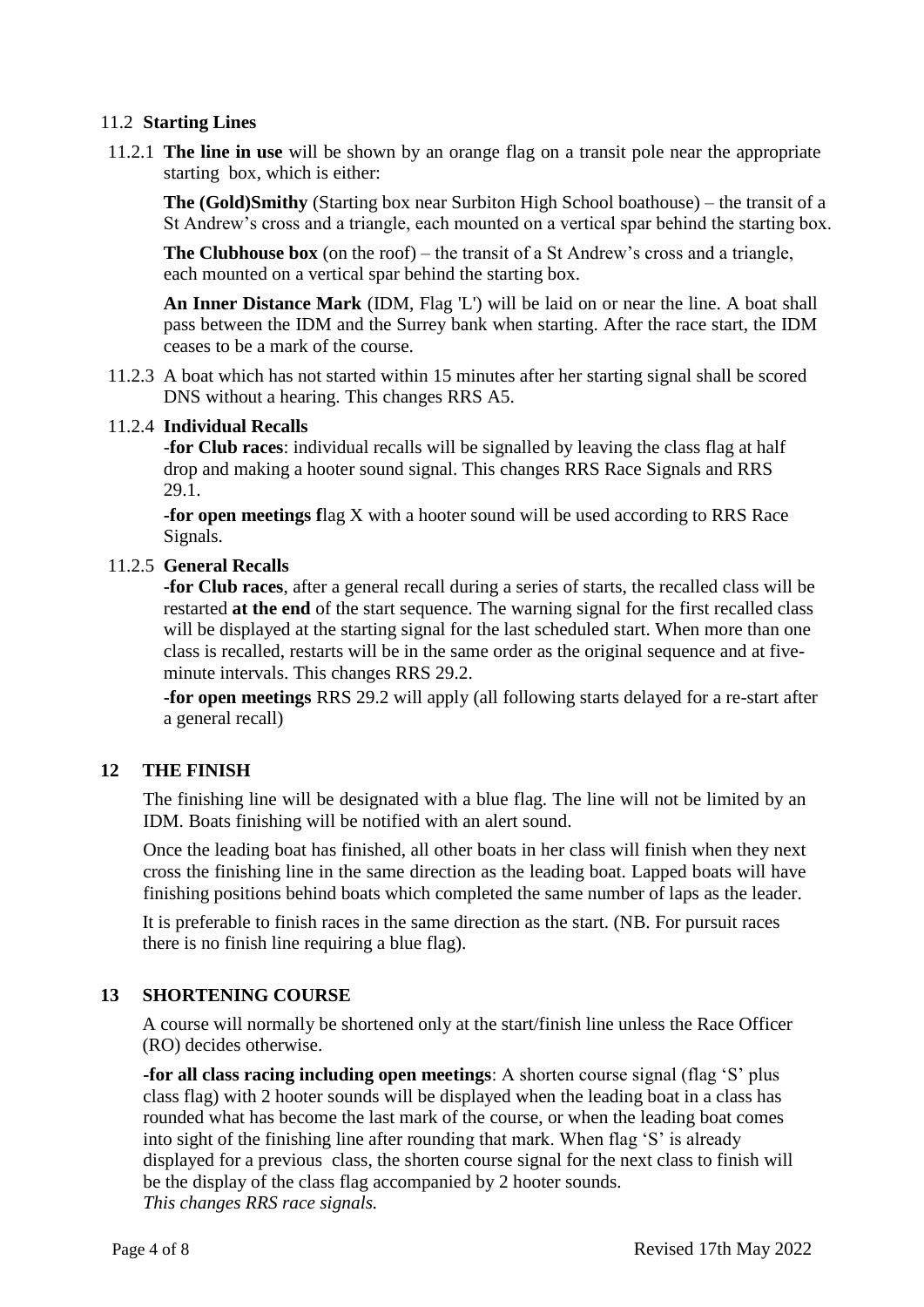**-for handicap races:** All boats will be finished when they cross the line after flag 'S' has been displayed with 2 hooter sounds with the handicap class flag displayed. Places will be awarded on corrected average lap times.

#### **14 PENALTY SYSTEM**

- 14.1 **Touching a mark**  RRS 44.1 (penalty turns) will apply except during starts.
	- A boat may exonerate herself from an infringement of RRS 31 (touching a starting mark after the preparatory signal) - by rounding it as soon as possible after her starting signal and then starting;
	- In the situation where a boat is unaware of having infringed RRS 31 and is subsequently protested, she may take a Post-Race Penalty – see SI 1.4.

#### 14.4 **Propulsion - RRS Appendix P – RRS 42**

RRS Appendix P1-4 is replaced by P1-P2-P3 below:

**P1 Signalling a penalty**: An observer designated by the RO who sees a boat breaking RRS 42 may penalise her by, as soon as reasonably possible, making a sound signal, pointing a yellow flag at her and hailing her sail number, even if she is no longer racing. A boat so penalised shall not be penalised a second time under RRS 42 for the same incident.

**P2 Penalties**: When a boat is penalised under rule P1 her penalty shall be a two-turns penalty (RRS 44.2). If she fails to take it she shall be disqualified without a hearing - this changes RRS 63.1.

**P3 Redress limitation**: A boat shall not be given redress for an action by a member of the protest committee or its designated observer under rule P1 unless the action was improper due to a failure to take into account a race committee signal or a class rule.

This measure does not prejudice a competitor's own right to protest a fellow competitor for breaking RRS 42.

#### **15 TIME LIMITS AND TARGET TIMES**

#### **15.1 Time limits**

- 15.1.1 If a time limit is to be used a notice will be posted at least 30 minutes before the start of the race concerned.
- 15.1.2 Only boats finishing within a time limit will have a finishing position. This changes RRS 35.

#### **15.2 Target times – Club races**

The target time for a leading boat is 30 minutes racing in a Club Sunday Blue Series races, 45-60 minutes in Club Sunday White Series races, and 60 minutes in a Club points race on a Thursday evening. Failure to meet a target time will not be grounds for redress. This changes RRS 62.1(a).

#### **16 PROTESTS AND REQUESTS FOR REDRESS**

If a racing incident has not been exonerated by a boat taking a two-turns penalty, the helms and crews of the boats involved may seek an Advisory Hearing from a nominated Club rules adviser, they may seek RYA Arbitration or submit a formal protest.

Requests for RYA Arbitration and protests should be submitted on an RYA protest form and must be presented to the RO no later than 30 minutes after the last boat finishes the race concerned. Protests will be heard as soon as possible.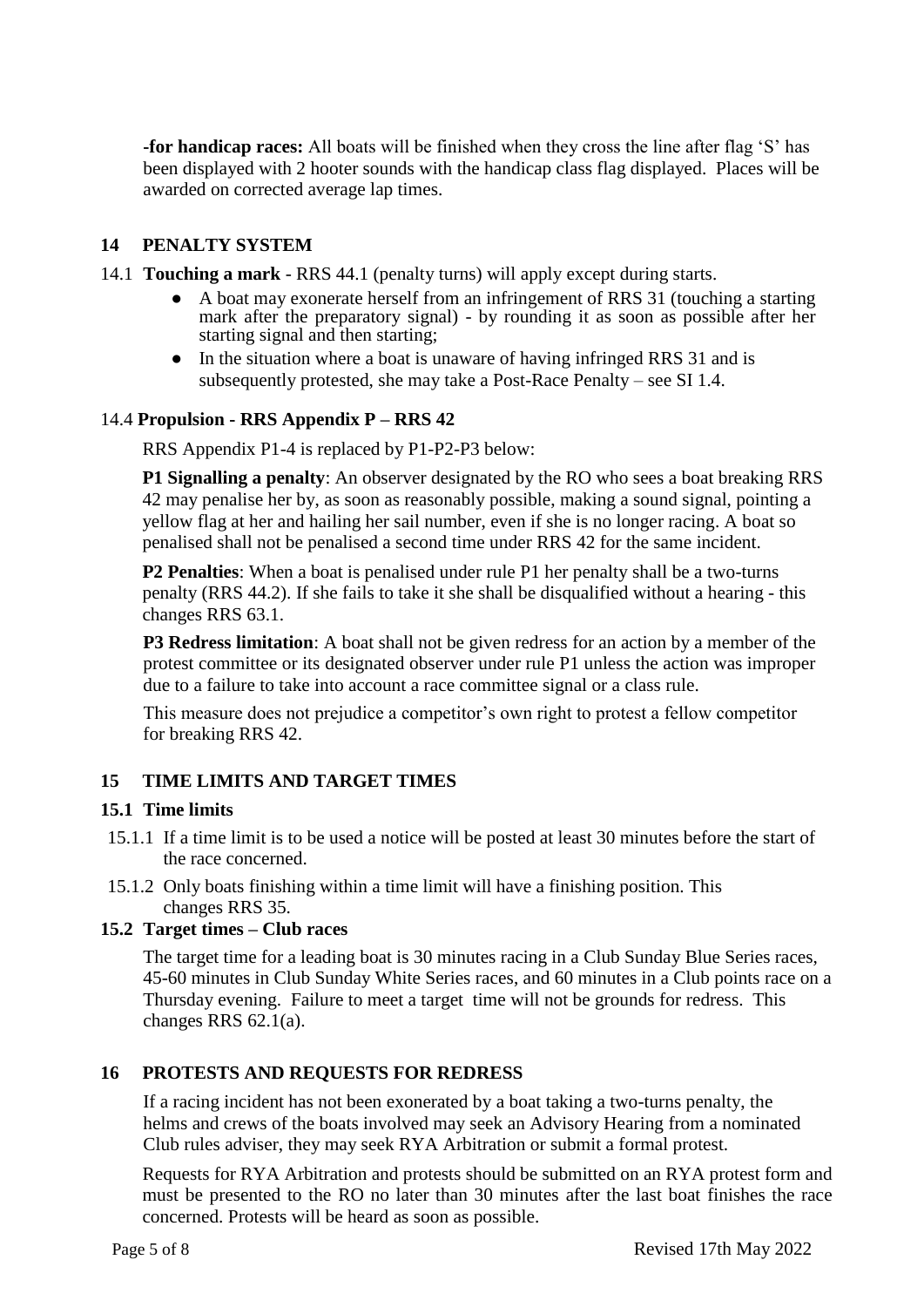#### **17 SCORING**

#### **-In Club points races:**

- the number of races scheduled shall be as shown on the Club programme.
- RRS A5.3 will apply, rule A5.2 is changed so that a boat that came to the starting area but did not start, did not sail the course, did not finish, retired or was disqualified shall be scored points one more than the number of boats that came to the starting area, and a boat that did not come to the starting area shall be scored points one more than the number of boats entered in the series. This amends RRS A5 and A9.
- the number of races to count in a series will be half those completed, rounded up to the next whole number; except that a class captain with the approval of the Sailing Committee, may post a revised number on the notice board before the first race of the series. A helm's worst scores for races in excess of the number of races to count will be excluded. This amends RRS A2.1.
- points will be gained by a helm in a single boat. If a helm changes boats, the points will stay with the helm and not the boat. Only one boat change is allowed per series, however, for no more than one period during the series, if the boat sailed first in the series sustains damage that requires repair and a substitute boat is raced while repairs take place then subsequent reversion to the repaired boat for the remainder of the series will not count as another change of boat. Unlimited changes of Club-owned boats of the same class will be permitted.

**-at open meetings:** scoring will use RRS Appendix A except where otherwise indicated on the Notice of Race. This amends RRS Appendix A.

#### **18 SAFETY REGULATIONS**

Personal Buoyancy

RRS 40 is changed so that personal flotation devices must also be worn:

- by all competitors between 1st October and 31st March;
- by all persons under 18 years whilst afloat at any time;

Attention is drawn to RRS 1.2 (Life-Saving Equipment and Personal Flotation Devices).

The above shall apply to the National 18 class notwithstanding class rule C3.

#### **19 PRIZES**

- 19.1 For Club aggregate and handicap series the number of prizes shall be the square root of the number of helms who have sailed at least the number of races to count (see 17 Scoring) in the series, rounded up to the next whole number.
- 19.2 For Club trophy races, open meetings and regattas the number of prizes shall be the square root of the number of entries, rounded up to the next whole number.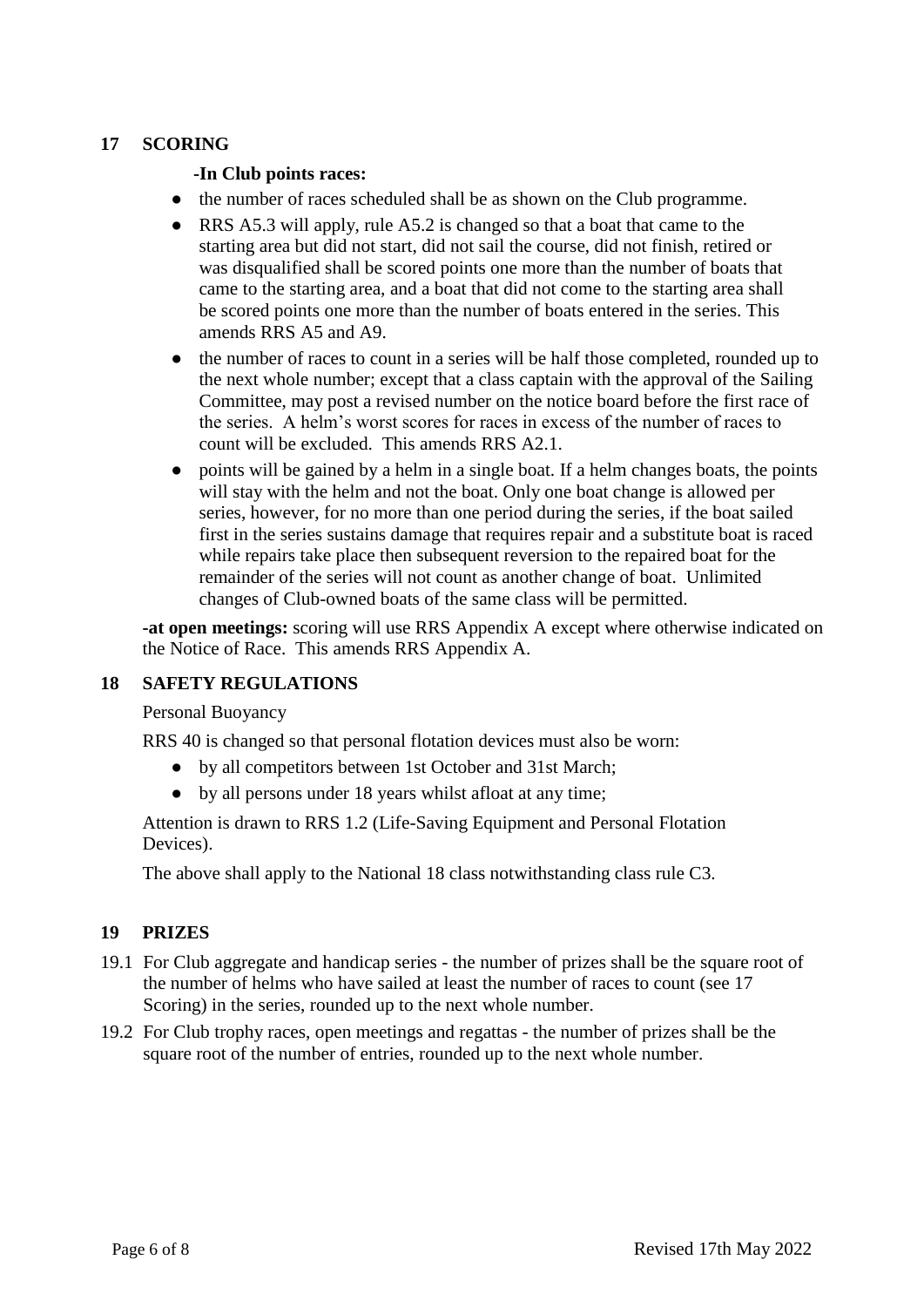#### **20 RISK STATEMENT**

Rule 3 of the RRS states:*"The responsibility for a boat's decision to participate in a race or to continue racing is hers alone."*

Sailing is by its nature an unpredictable sport and therefore inherently involves an element of risk. By taking part in racing at Tamesis, each competitor agrees and acknowledges that:

- 20.1 They are aware of the inherent element of risk involved in the sport and accept responsibility for the exposure of themselves, their crew and their boat to such inherent risk whilst taking part in the event;
- 20.2 They are responsible for the safety of themselves, their crew, their boat and their other property whether afloat or ashore;
- 20.3 They accept responsibility for any injury, damage or loss to the extent caused by their own actions or omissions;
- 20.4 Their boat is in good order, equipped to sail in the event and they are fit to participate;
- 20.5 The provision of a race management team, patrol boats and other officials and volunteers by the event organiser does not relieve them of their own responsibilities;
- 20.6 The provision of patrol boat cover is limited to such assistance, particularly in extreme weather conditions, as can be practically provided in the circumstances;
- 20.7 It is their responsibility to familiarise themselves with any risks specific to this venue or this event drawn to their attention in any rules and information produced for the venue or event and to attend any safety briefing held for the event.
- 20.8 Their boat is adequately insured against third party claims.
- 20.9 A skipper undertakes to inform his/her crew of the contents of this risk statement and to draw the crew's attention to the importance of every person having appropriate personal insurance having regard for their individual circumstances.

#### **21 INSPECTIONS**

The fact that race officials may conduct inspections of a boat does not reduce the responsibilities of each competitor set out in any Notice of Race issued by Tamesis Club.

Marcus Chavasse Rear Commodore (Sailing) 17th May 2022